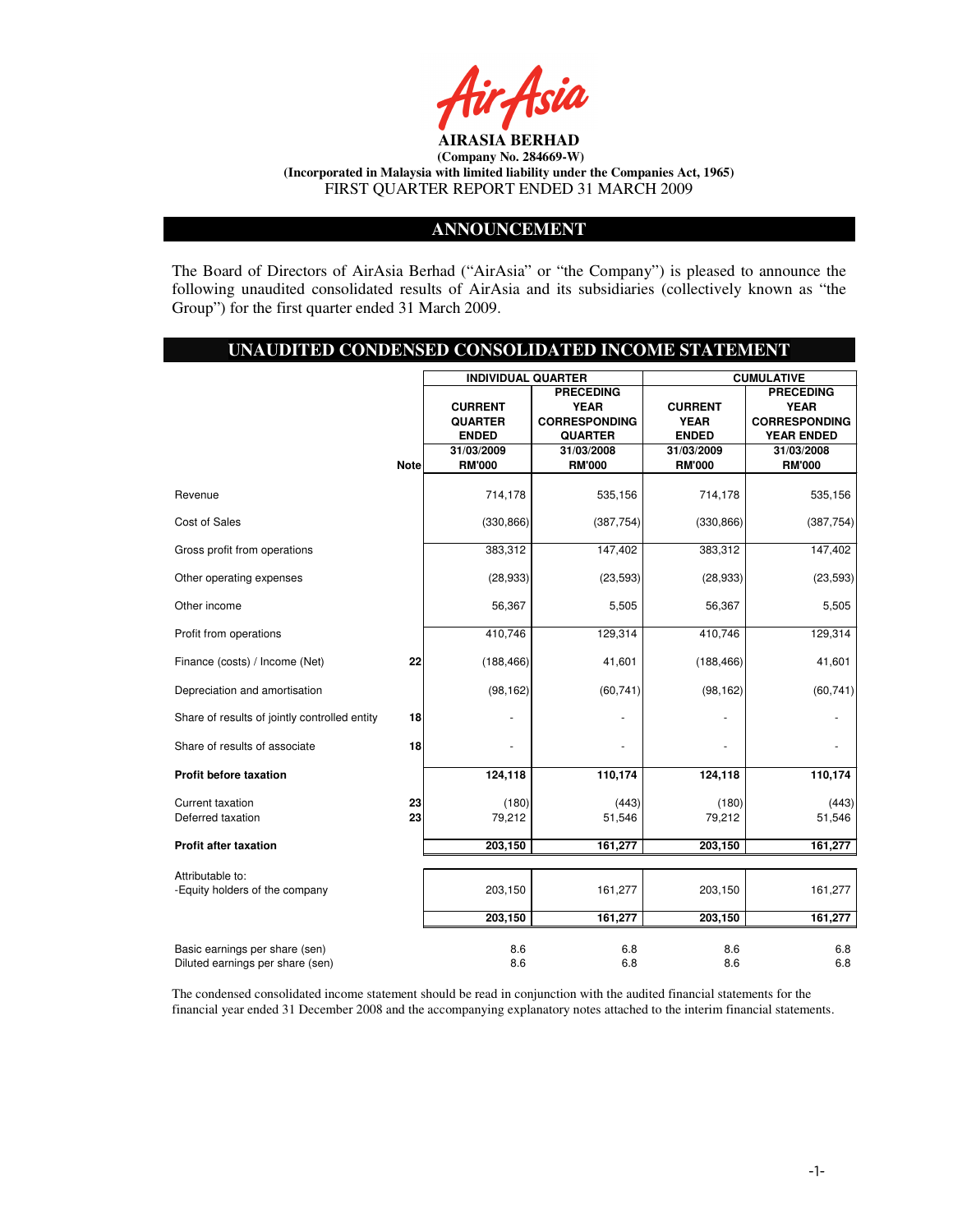Air Asia

# **CONDENSED CONSOLIDATED BALANCE SHEET AS AT 31 MARCH 2009**

|                                                              | <b>UNAUDITED</b>    | <b>AUDITED</b>         |
|--------------------------------------------------------------|---------------------|------------------------|
|                                                              | <b>AS AT END OF</b> | <b>AS AT PRECEDING</b> |
|                                                              | <b>CURRENT</b>      | <b>FINANCIAL</b>       |
|                                                              | <b>QUARTER</b>      | <b>YEAR END</b>        |
|                                                              | 31/03/2009          | 31/12/2008             |
|                                                              |                     |                        |
|                                                              | <b>RM'000</b>       | <b>RM'000</b>          |
| <b>NON CURRENT ASSETS</b>                                    |                     |                        |
| Property, plant & equipment                                  | 6,793,365           | 6,594,299              |
| Investment in associates                                     | 29                  | 29                     |
| Other investments                                            | 26,712              | 26,715                 |
| Goodwill                                                     | 8,738               | 8,738                  |
| Deferred expenditure                                         | 479                 | 0                      |
| Deferred tax asset                                           | 935,321             | 856,109                |
| Long term prepayments                                        | 111,263             | 103,341                |
|                                                              | 7,875,907           | 7,589,231              |
| <b>CURRENT ASSETS</b>                                        |                     |                        |
| Inventories (at cost)                                        | 22,678              | 20,684                 |
| Other investments                                            | $\Omega$            | 0                      |
| Trade receivables                                            | 19,184              | 45,958                 |
| Prepayment, deposits and other receivables                   | 644,286             | 648,474                |
| Deposit on aircraft purchase                                 | 340,981             | 334,628                |
| Amount due from a jointly controlled entity                  | 317,996             | 340,627                |
| Amount due from associates                                   | 434,435             | 387,647                |
| Deposits, bank and cash balances                             | 223,991             | 153,762                |
|                                                              | 2,003,551           | 1,931,780              |
| <b>CURRENT LIABILITIES</b>                                   |                     |                        |
| Trade and other payables                                     | 980,168             | 1,068,704              |
| Provision for loss on unwinding of derivatives               | 151,713             | 151,713                |
| Borrowings (secured)                                         | 526,503             | 543,985                |
| Hire-purchase payables                                       | 77                  | 77                     |
| Current tax liabilities                                      | 4.246               | 4,216                  |
|                                                              | 1,662,707           | 1,768,695              |
| <b>NET CURRENT ASSETS</b>                                    | 340,844             | 163,085                |
|                                                              |                     |                        |
| <b>NON CURRENT LIABILITIES</b>                               |                     |                        |
| Borrowings (secured)                                         | 6,408,012           | 6,146,708              |
| Hire-purchase payables                                       | 53                  | 72                     |
|                                                              | 6,408,065           | 6,146,780              |
|                                                              |                     |                        |
|                                                              | 1,808,686           | 1,605,536              |
| <b>CAPITAL AND RESERVES</b>                                  |                     |                        |
| Share capital                                                | 237,421             | 237,421                |
| Reserves                                                     | 1,571,265           | 1,368,115              |
| Shareholders' funds                                          | 1,808,686           | 1,605,536              |
|                                                              | 1,808,686           | 1,605,536              |
| Net assets per share attributable to ordinary equity holders |                     |                        |
| of the Company (RM)                                          | 0.76                | 0.68                   |

The condensed consolidated income statement should be read in conjunction with the audited financial statements for the financial year ended 31 December 2008 and the accompanying explanatory notes attached to the interim financial statements.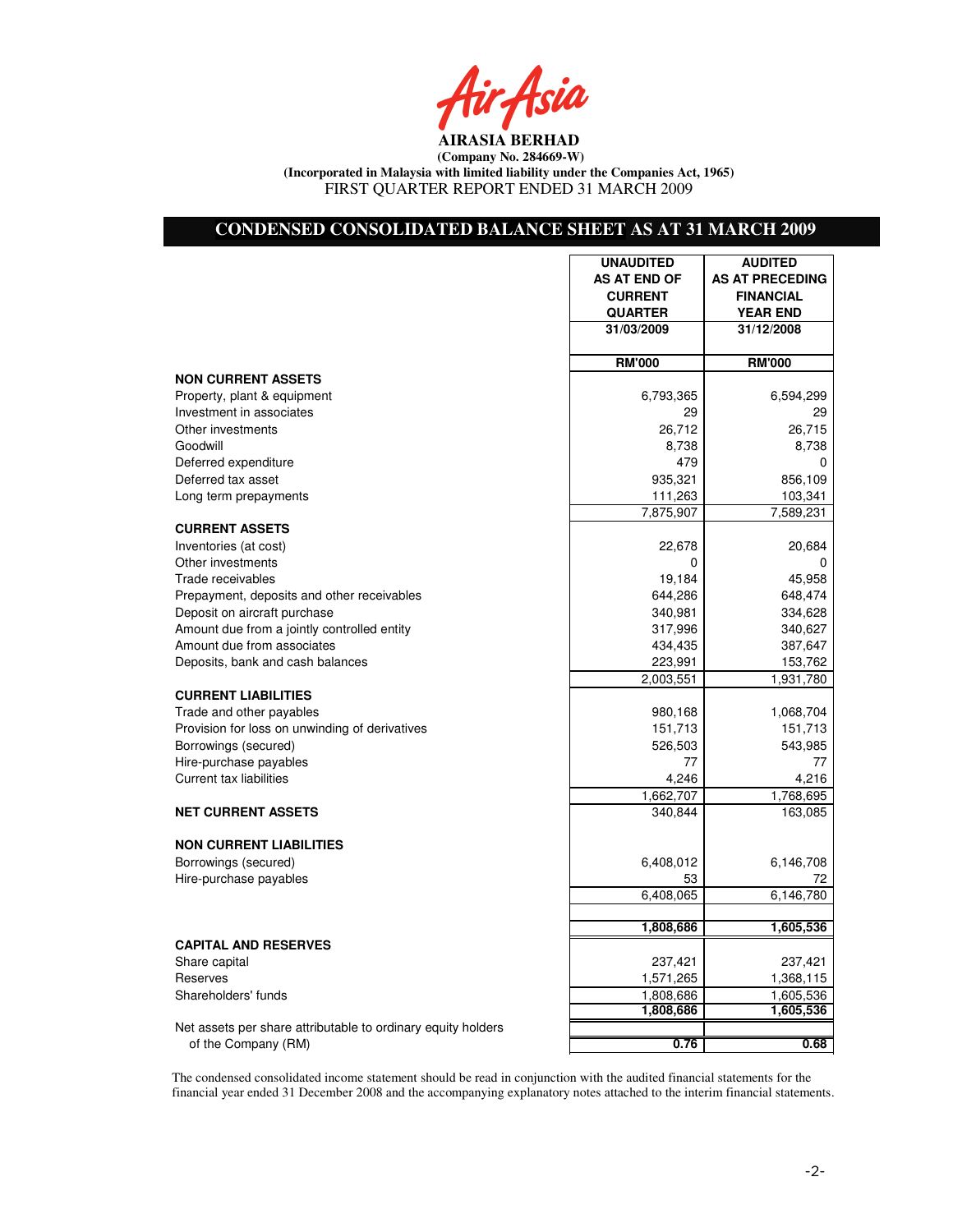r Asia

# **UNAUDITED CONDENSED CONSOLIDATED CASH FLOW STATEMENTS**

|                                                                                                            | <b>CURRENT</b>         | <b>PRECEDING</b>      |
|------------------------------------------------------------------------------------------------------------|------------------------|-----------------------|
|                                                                                                            |                        |                       |
|                                                                                                            |                        |                       |
|                                                                                                            | <b>YEAR ENDED</b>      | <b>YEAR ENDED</b>     |
|                                                                                                            | 31/03/2009             | 31/03/2008            |
|                                                                                                            | <b>RM'000</b>          | <b>RM'000</b>         |
| <b>CASH FLOWS FROM OPERATING ACTIVITIES</b>                                                                |                        |                       |
| Profit before taxation                                                                                     | 124,118                | 110,174               |
| Adjustments:                                                                                               |                        |                       |
| Share of results of a jointly controlled entity                                                            |                        |                       |
| Share of results of associates                                                                             |                        |                       |
| Property, plant and equipment<br>- Depreciation                                                            |                        |                       |
| - Write off                                                                                                | 98,162                 | 60,741                |
| - Gain on disposal                                                                                         | (33, 395)              |                       |
| Amortisation of long term prepayments                                                                      | 4,333                  | 1,553                 |
| Amortisation of other investments                                                                          | З                      | З                     |
| Provision for doubtful debts                                                                               |                        |                       |
| Unrealised foreign exchange (gain)/loss                                                                    | 88,586                 | (72, 807)             |
| Interest expense                                                                                           | 98,120                 | 48,799                |
| Interest income                                                                                            | (790)                  | (4,990)               |
|                                                                                                            | 379,137                | 143, 473              |
| Changes in working capital                                                                                 |                        |                       |
| Inventories                                                                                                | (1,994)                | 2,605                 |
| Receivables and prepayments                                                                                | 24,130                 | (359, 437)            |
| Trade and other payables<br>Intercompany balances                                                          | (88, 536)<br>(24, 157) | (30, 619)             |
| Cash generated from / (used in) operations                                                                 | 288,580                | (7,973)<br>(251, 951) |
|                                                                                                            |                        |                       |
| Interest paid                                                                                              | (98, 120)              | (48, 799)             |
| Interest received                                                                                          | 790                    | 4,990                 |
| Tax paid                                                                                                   | (150)                  | (1,639)               |
| Net cash from / (used in) operating activities                                                             | 191,100                | (297, 399)            |
| <b>CASH FLOWS FROM INVESTING ACTIVITIES</b>                                                                |                        |                       |
| Property, plant and equipment                                                                              |                        |                       |
| - Additions                                                                                                | (420, 958)             | (728, 888)            |
| - Proceeds from disposal                                                                                   | 157,117                |                       |
| Deposit on aircraft purchase                                                                               |                        | 12,410                |
| Long term prepayments                                                                                      | (12, 255)              | (5,339)               |
| Additional unquoted investments                                                                            |                        |                       |
| Additional investment in/acquisition of subsidiaries<br>Additional investment in/acquisition of associates |                        |                       |
| Advance to associate                                                                                       |                        |                       |
| Net cash used in investing activities                                                                      | (276, 096)             | (721,817)             |
|                                                                                                            |                        |                       |
| <b>CASH FLOWS FROM FINANCING FACILITIES</b>                                                                |                        |                       |
| Proceeds from allotment of shares                                                                          |                        | 2,363                 |
| Hire purchase instalments paid                                                                             | (19)                   | (19)                  |
| Proceeds from borrowings                                                                                   | 373,730                | 663,840               |
| Repayment of borrowings<br>Deposits pledged as securities                                                  | (218, 487)             | (52, 940)             |
| Net cash from financing activities                                                                         | 155,224                | 613,244               |
|                                                                                                            |                        |                       |
| <b>NET INCREASE/(DECREASE)</b>                                                                             |                        |                       |
| <b>FOR THE FINANCIAL YEAR</b>                                                                              | 70,228                 | (405, 972)            |
| <b>CASH AND CASH EQUIVALENTS AT BEGINNING</b>                                                              |                        |                       |
| OF THE FINANCIAL YEAR                                                                                      | 153,762                | 651,360               |
| <b>CASH AND CASH EQUIVALENTS AT END OF</b>                                                                 |                        |                       |
| <b>FINANCIAL YEAR</b>                                                                                      | 223,991                | 245,389               |

The condensed consolidated income statement should be read in conjunction with the audited financial statements for the financial year ended 31 December 2008 and the accompanying explanatory notes attached to the interim financial statements.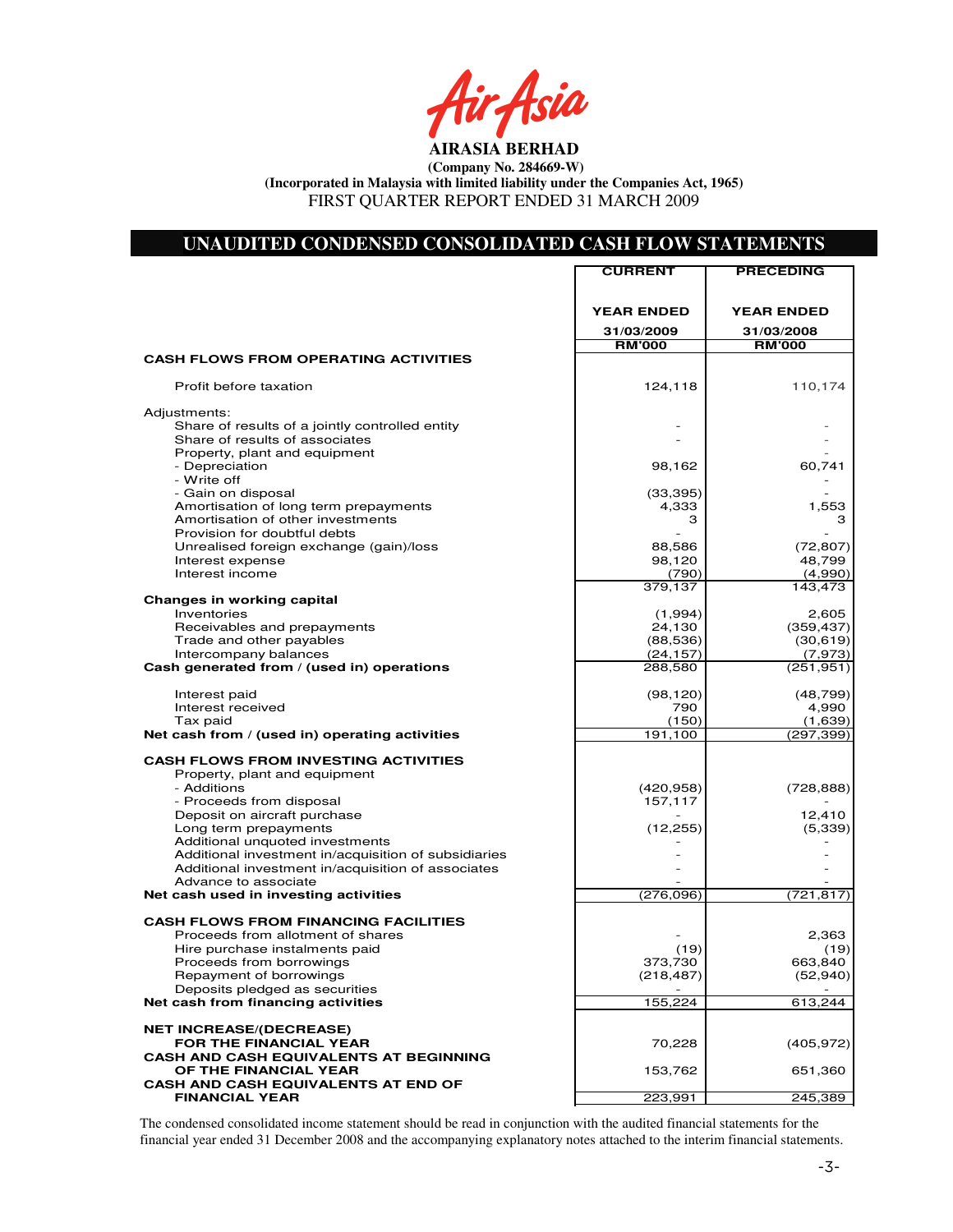sia

|                              | UNAUDITED CONDENSED CONSOLIDATED STATEMENT OF CHANGES IN EQUITY |                                               |               |                          |                 |               |                          |               |
|------------------------------|-----------------------------------------------------------------|-----------------------------------------------|---------------|--------------------------|-----------------|---------------|--------------------------|---------------|
|                              |                                                                 | Attributable to Equity Holders of the Company |               |                          |                 |               |                          |               |
|                              | <b>Issued and fully paid</b>                                    |                                               |               |                          |                 |               |                          |               |
|                              | ordinary shares                                                 |                                               |               |                          |                 |               |                          |               |
|                              | of RM0.10 each                                                  |                                               |               |                          |                 |               |                          |               |
|                              |                                                                 |                                               |               | Foreign                  |                 |               |                          |               |
|                              | <b>Number</b>                                                   | <b>Nominal</b>                                | <b>Share</b>  | <b>Exchange</b>          | <b>Retained</b> | <b>Total</b>  | <b>Minority</b>          | <b>TOTAL</b>  |
|                              | of shares                                                       | Value                                         | Premium       | <b>Reserves</b>          | <b>Earnings</b> |               | <b>Interest</b>          | <b>EQUITY</b> |
|                              | '000                                                            | <b>RM'000</b>                                 | <b>RM'000</b> | <b>RM'000</b>            | <b>RM'000</b>   | <b>RM'000</b> | <b>RM'000</b>            | <b>RM'000</b> |
| At 1 January 2009            | 2,374,210                                                       | 237,421                                       | 735,352       | 592                      | 632,171         | 1,605,536     |                          | 1,605,536     |
|                              | 2,374,210                                                       | 237,421                                       | 735,352       | 592                      | 632,171         | 1,605,536     |                          | 1,605,536     |
|                              |                                                                 |                                               |               |                          |                 |               |                          |               |
| Net Profit for the period    |                                                                 |                                               |               | $\overline{\phantom{a}}$ | 203,150         | 203,150       |                          | 203,150       |
| Issuance of ordinary shares  |                                                                 |                                               |               |                          |                 |               |                          |               |
| - Pursuant to the Employees' |                                                                 |                                               |               |                          |                 |               |                          |               |
| Share Option Scheme ('ESOS') |                                                                 |                                               |               |                          |                 |               |                          |               |
| At 31 March 2009             | 2,374,210                                                       | 237,421                                       | 735,352       | 592                      | 835,321         | 1,808,686     | $\overline{\phantom{a}}$ | 1,808,686     |
|                              |                                                                 |                                               |               |                          |                 |               |                          |               |
| At 1 January 2008            | 2,371,541                                                       | 237,154                                       | 732,737       | 592                      | 1,128,734       | 2,099,217     | $\overline{\phantom{a}}$ | 2,099,217     |
|                              | 2,371,541                                                       | 237,154                                       | 732,737       | 592                      | 1,128,734       | 2,099,217     | $\overline{\phantom{0}}$ | 2,099,217     |
| Net Profit for the period    |                                                                 |                                               |               | $\sim$                   | (496, 563)      | (496, 563)    | $\overline{\phantom{0}}$ | (496, 563)    |
| Issuance of ordinary shares  |                                                                 |                                               |               |                          |                 |               |                          |               |
| - Pursuant to the Employees' |                                                                 |                                               |               |                          |                 |               |                          |               |
| Share Option Scheme ('ESOS') | 2,669                                                           | 267                                           | 2,615         |                          |                 | 2,882         | $\overline{\phantom{0}}$ | 2,882         |
| At 31 December 2008          | 2,374,210                                                       | 237,421                                       | 735,352       | 592                      | 632,172         | 1,605,535     | $\overline{\phantom{a}}$ | 1,605,536     |

The condensed consolidated income statement should be read in conjunction with the audited financial statements for the financial year ended 31 December 2008 and the accompanying explanatory notes attached to the interim financial statements.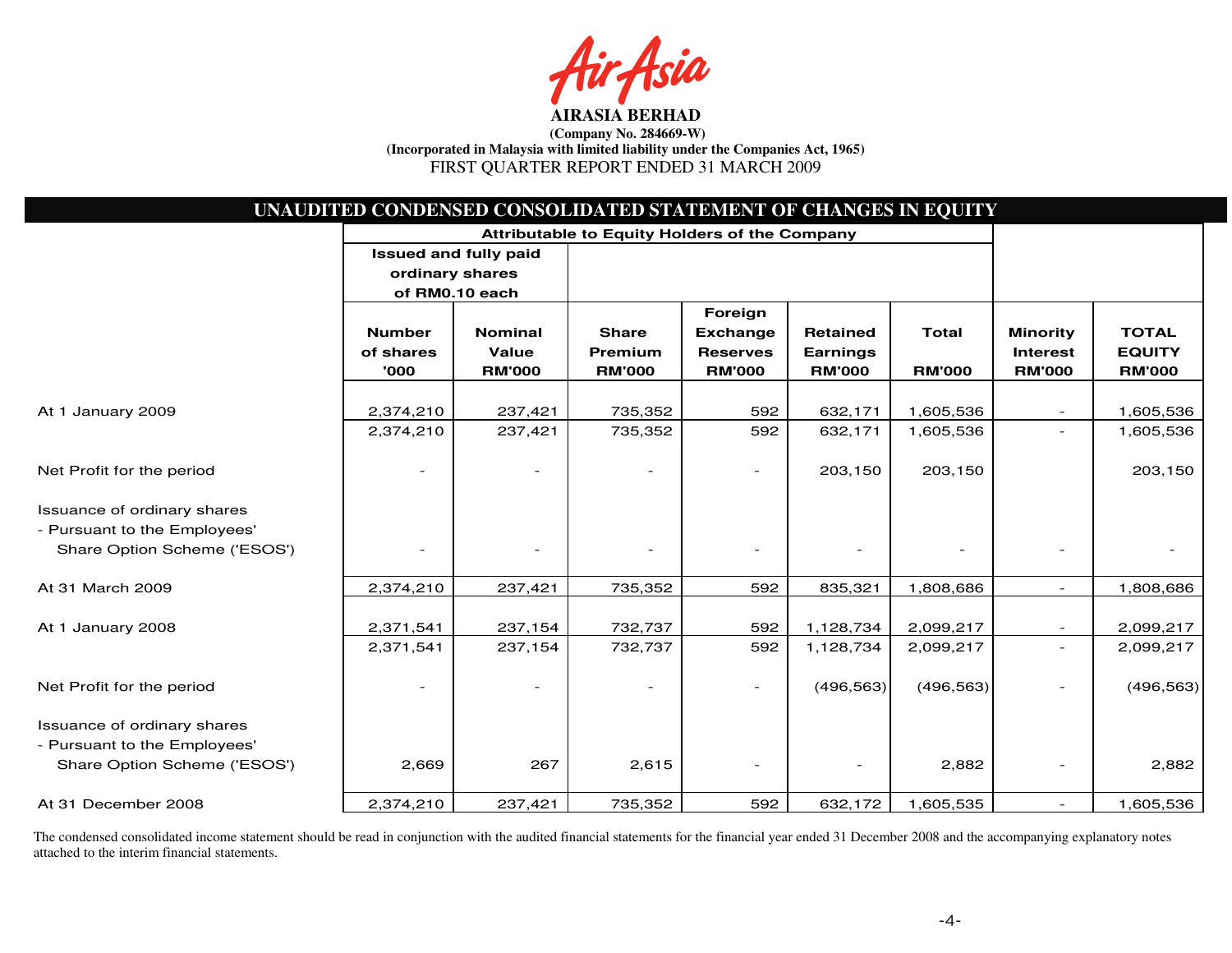r Asia

# **KEY OPERATING STATISTICS – 31 MARCH 2009**

| PERFORMANCE INDICATORS<br><b>MALAYSIAN OPERATIONS</b> | <b>Current Quarter</b><br>(Jan-Mar 2009) | <b>Previous Quarter</b><br>$(Jan-Mar 2008)$ | Change<br>$\Delta \%$ |
|-------------------------------------------------------|------------------------------------------|---------------------------------------------|-----------------------|
|                                                       |                                          |                                             |                       |
| Passengers carried                                    | 3,147,609                                | 2,611,556                                   | $20.5\%$              |
| RPK (million)                                         | 3,487                                    | 2.970                                       | $17.4\%$              |
| ASK (million)                                         | 5,207                                    | 4.364                                       | $19.3\%$              |
| Average fare (RM)                                     | 198                                      | 189                                         | $4.5\%$               |
| Seat load factor $(\%)$                               | 70%                                      | 72%                                         | $-2$ ppt              |
| Revenue per ASK (sen)                                 | 13.72                                    | 12.27                                       | $11.8\%$              |
| Cost per ASK (sen)                                    | 8.64                                     | 10.58                                       | $-18.3\%$             |
| Cost per ASK (sen) non fuel                           | 4.88                                     | 4.38                                        | $11.4\%$              |
| Sectors flown                                         | 25,084                                   | 20,685                                      | 21.3%                 |
| Average number of operating aircraft                  | 41.00                                    | 36.04                                       | 13.8%                 |

| PERFORMANCE INDICATORS<br><b>MALAYSIAN OPERATIONS</b> | <b>Current Quarter</b><br>$(Jan-Mar 2009)$ | <b>Preceding Quarter</b><br>(Oct-Dec 2008) | <b>Change</b><br>$\Delta \%$ |
|-------------------------------------------------------|--------------------------------------------|--------------------------------------------|------------------------------|
|                                                       |                                            |                                            |                              |
| Passengers carried                                    | 3,147,609                                  | 3,342,436                                  | $-5.8\%$                     |
| RPK (million)                                         | 3,487                                      | 3,800                                      | $-8.2\%$                     |
| ASK (million)                                         | 5,207                                      | 5,006                                      | $4.0\%$                      |
| Average fare (RM)                                     | 198                                        | 229                                        | $-13.5\%$                    |
| Seat load factor $(\%)$                               | 70%                                        | 78%                                        | $-8$ ppt                     |
| Revenue per ASK (sen)                                 | 13.72                                      | 16.75                                      | $-18.1\%$                    |
| Cost per ASK (sen)                                    | 8.64                                       | 10.95                                      | $-21.1\%$                    |
| Cost per ASK (sen) non fuel                           | 4.88                                       | 4.43                                       | $10.2\%$                     |
| Sectors flown                                         | 25,084                                     | 24,630                                     | $1.8\%$                      |
| Average number of operating aircraft                  | 41.00                                      | 41.53                                      | $-1.3\%$                     |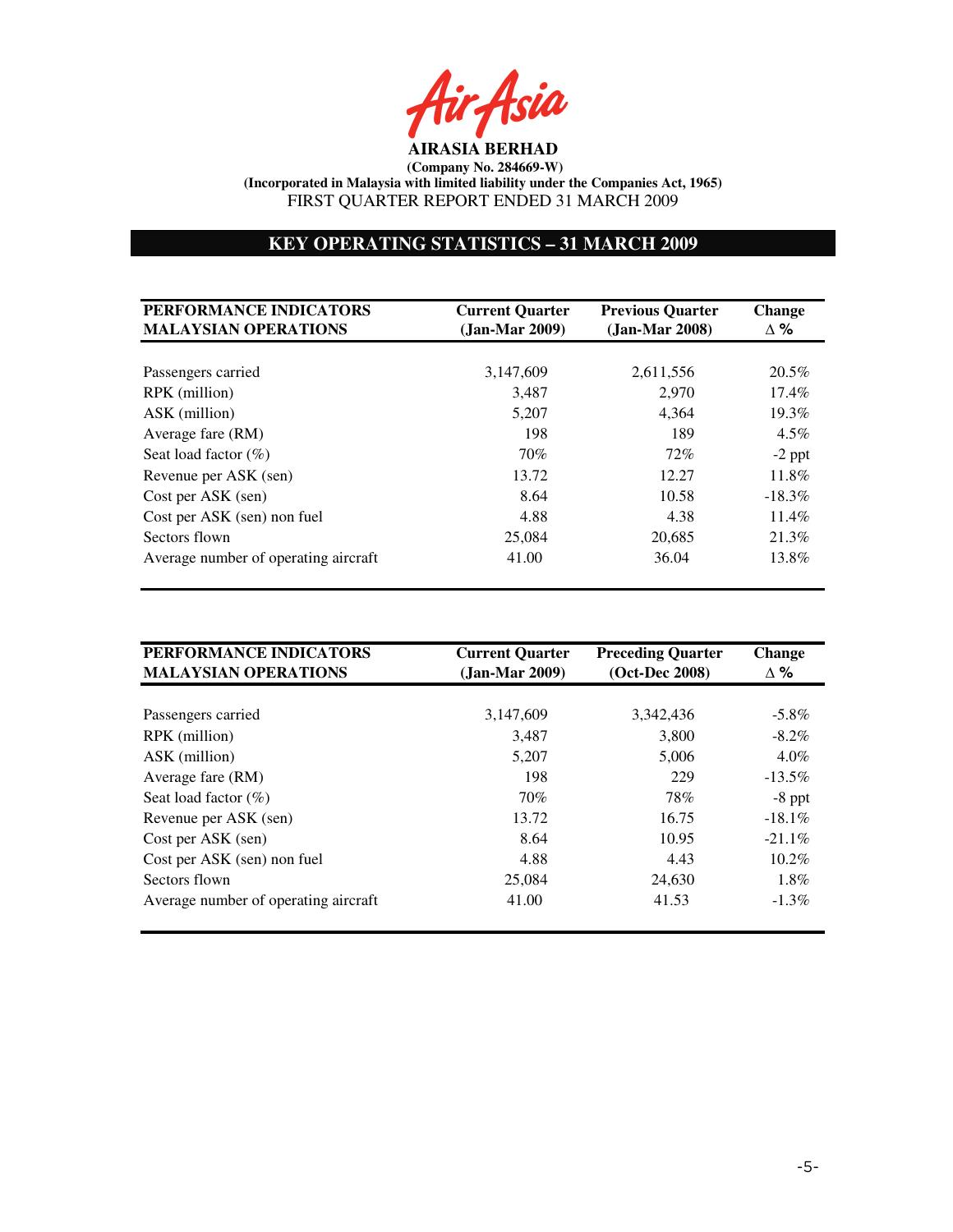

# **NOTES TO THE UNAUDITED ACCOUNTS – 31 MARCH 2009**

# **1. Basis of preparation**

The interim financial report is unaudited and has been prepared in accordance with Financial Reporting Standard ("FRS") 134: "Interim Financial Reporting" and paragraph 9.22 and Appendix 9B of the Bursa Malaysia Securities Berhad ("Bursa Malaysia") Listing Requirements.

The interim financial statements should be read in conjunction with the audited financial statements of the Group for the financial year ended 31 December 2008. The accounting policies and methods of computation adopted for the interim financial statements are consistent with those adopted for the audited financial statements for the financial year ended 31 December 2008.

# **2. Summary of significant accounting policies**

There was no change to accounting policies in the period.

# **3. Auditors' report on preceding annual financial statements**

The auditors have expressed an unqualified opinion on the Group's statutory financial statements for the financial year ended 31 December 2008 in their report dated 30 April 2009.

# **4. Seasonality of operations**

AirAsia is basically involved in the provision of air transportation services and thus, is subject to the seasonal demand for air travel. The seat load factor has decreased by two percentage points on a year on year basis and by 8 percentage points compared to immediate preceding quarter. This seasonal pattern is in line with the expectation of the Group.

# **5. Unusual items due to their nature, size or incidence**

There were no unusual items affecting assets, liabilities, equity, net income or cash flows during the current quarter and financial period-to-date.

# **6. Changes in estimates**

There were no changes in estimates that have had material effect in the current quarter and financial period-to-date results.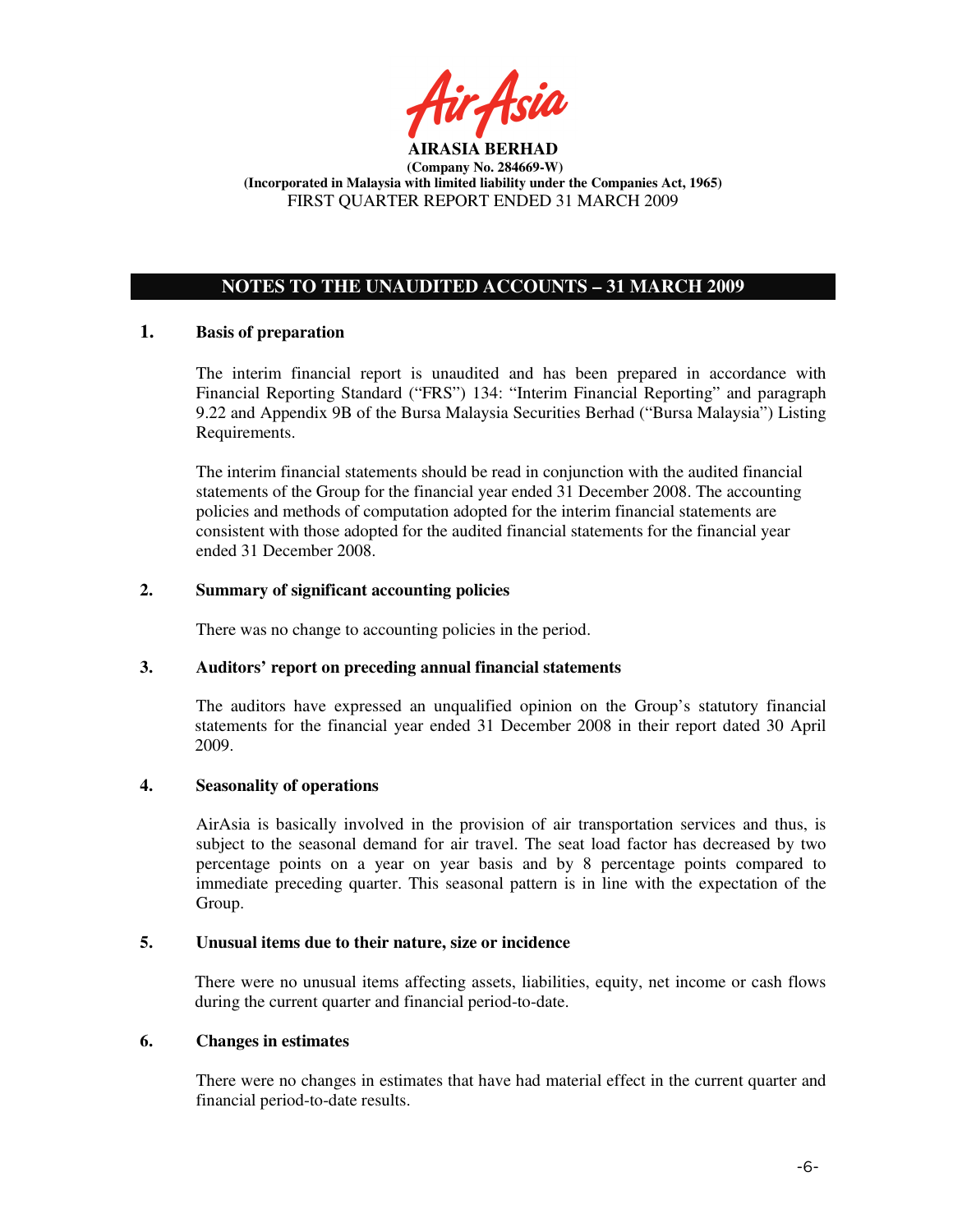tir Asia

# **NOTES TO THE UNAUDITED ACCOUNTS – 31 MARCH 2009**

#### **7. Capital and reserves**

During quarter ended 31 March 2009, the total issued and paid-up share capital of the Company was 2,374,210,580 ordinary shares. There was no issuance of ordinary shares, cancellation, repurchases, resale and repayment of debt and equity securities for the period ended 31 March 2009.

# **8. Dividend paid**

There were no dividends paid in the quarter ended 31 March 2009.

# **9. Segment reporting**

Segmental information is not presented as there are no significant business segments other than the provision of air transportation services.

### **10. Property, plant and equipment**

#### *(a) acquisition and disposals*

During the first quarter ended 31 March 2009, the Group acquired plant and equipment with a cost of RM420.9 million (first quarter ended 31 March 2008: RM728.9 million).

There was disposal of RM123.7 million (first quarter ended 31 March 2008: nil) of property, plant and equipment for the quarter ended 31 March 2009.

#### *(b) valuation*

 There was no revaluation of property, plant and equipment for the quarter ended 31 March 2009.

#### **11. Post balance sheet events**

There were no material events after the period end that has not been reflected in the financial statements for the financial period ended 31 March 2009.

# **12. Changes in composition of the Group**

There were no changes in the composition of the Group, including business combinations, acquisition or disposal of subsidiaries and long term investments, restructuring and discontinuing operations during the quarter.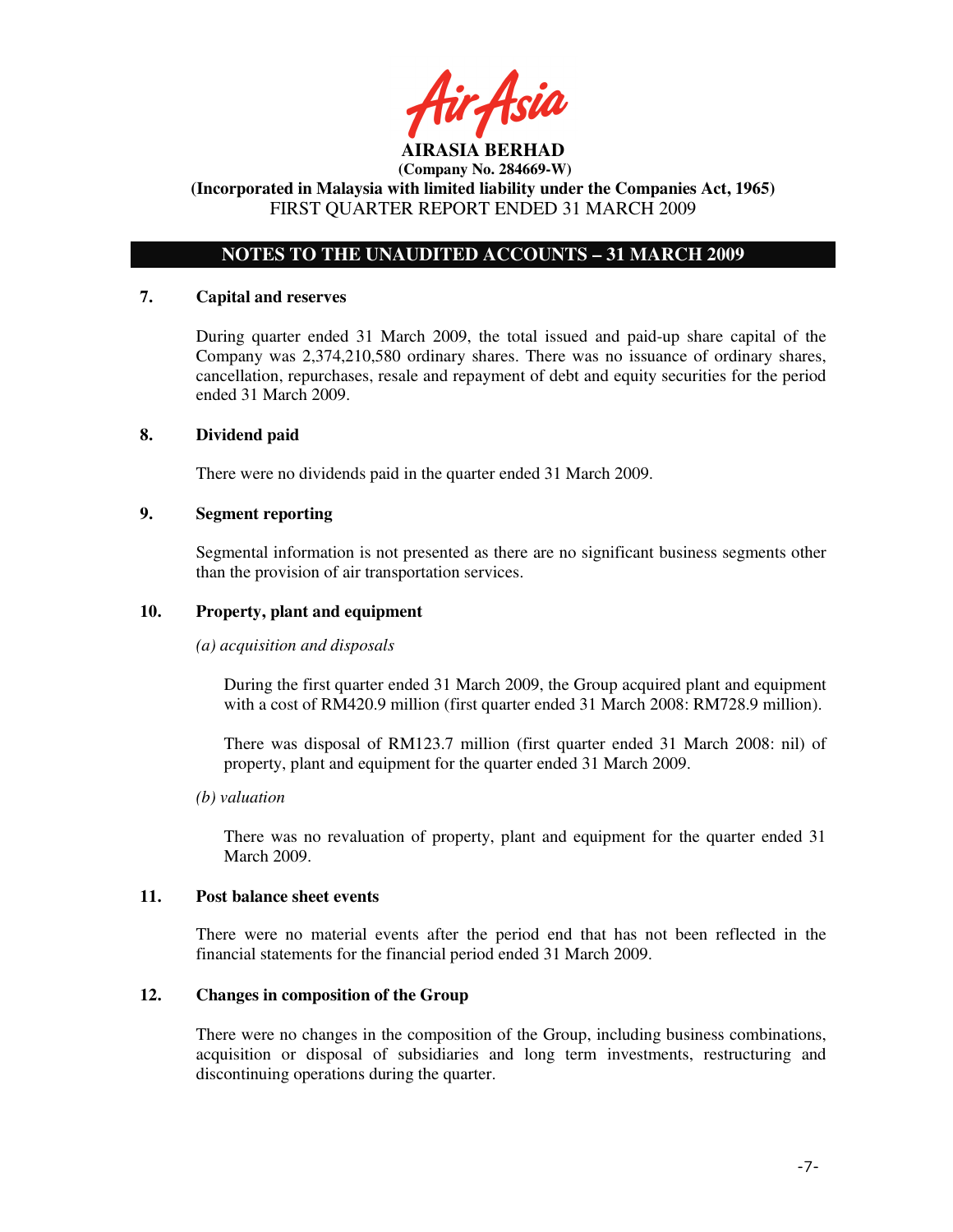# **NOTES TO THE UNAUDITED ACCOUNTS – 31 MARCH 2009**

### **13. Contingent assets**

As at the date of this report, the Group does not have any contingent assets.

### **14. Changes in contingent liabilities since the last annual balance sheet date**

There were no material changes in contingent liabilities since the latest audited financial statements of the Group for the financial year ended 31 March 2008.

### **15. Capital commitments outstanding not provided for in the interim financial report**

Capital commitments for property, plant and equipment:

|                                   | Group and Company |              |
|-----------------------------------|-------------------|--------------|
|                                   | 31.03.09          | 31.03.08     |
|                                   | <b>RM'000</b>     | RM'000       |
| Contracted for                    | 18,208,903        | 19,065,443   |
| Authorised but not contracted for | 9,022,765         | 8,132,027    |
|                                   | 27, 231, 668      | 27, 197, 470 |
|                                   |                   |              |

#### **16. Material related party transactions**

Details of the relationship and transactions between AirAsia and its related parties are as described below. The related party transactions described were carried out on the terms and conditions obtainable in transactions with unrelated parties unless otherwise stated.

| Name of company      | <b>Relationship</b>                        |
|----------------------|--------------------------------------------|
| Thai AirAsia         | A jointly controlled entity of the Company |
| PT Indonesia AirAsia | An associate of the Company                |

|                          |                                           |               | <b>Group</b>  |
|--------------------------|-------------------------------------------|---------------|---------------|
|                          |                                           | Quarter ended | Quarter ended |
|                          |                                           | 31 March 2009 | 31 March 2008 |
|                          |                                           | <b>RM'000</b> | <b>RM'000</b> |
|                          | Thai AirAsia                              |               |               |
| $\overline{\phantom{a}}$ | Lease rental income on aircraft           | 43,538        | 24,992        |
| $\overline{\phantom{a}}$ | Maintenance and overhaul charges received | 7,468         | 7,193         |
|                          | PT Indonesia AirAsia                      |               |               |
| $\overline{\phantom{a}}$ | Lease rental income on aircraft           | 31,578        | 10,372        |
| $\overline{\phantom{a}}$ | Maintenance and overhaul charges received | 8,662         | 7,229         |
|                          |                                           |               | -8-           |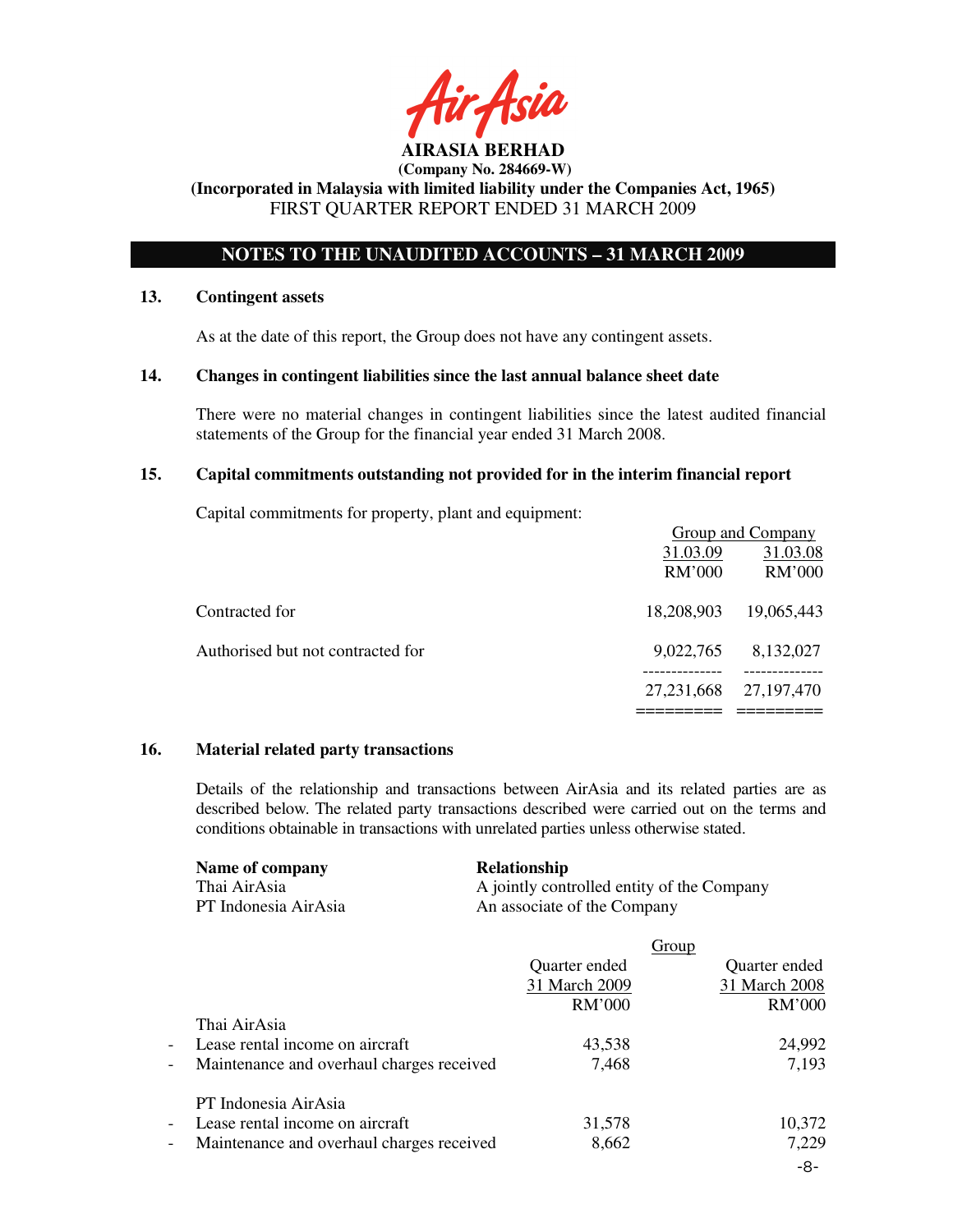# **NOTES TO THE UNAUDITED ACCOUNTS – 31 MARCH 2009**

#### **17. Review of performance**

| <b>Quarter Ended: 31 March</b> | <b>Jan-Mar</b> | <b>Jan-Mar</b> | $\Delta(\%)$ |  |
|--------------------------------|----------------|----------------|--------------|--|
| <b>RM'000</b>                  | 2009           | 2008           |              |  |
| Revenue                        | 714,178        | 535,321        | 33%          |  |
| Non-recurring item gain/(loss) | 48,528         | 0              | n/a          |  |
| <b>EBITDAR</b>                 | 314,840        | 129,192        | 144%         |  |
| Core Operating Profit          | 165,963        | 24,008         | 591%         |  |
| Profit/(Loss) After Tax        | 203,150        | 161,276        | 26%          |  |
|                                |                |                |              |  |
| <b>EBITDAR</b> Margin          | $44.1\%$       | $24.1\%$       | $20.0$ ppt   |  |
| Core Operating Profit Margin   | 23.2%          | $4.5\%$        | 18.8 ppt     |  |
| Profit After Tax Margin        | 28.4%          | $30.1\%$       | $-1.7$ ppt   |  |
|                                |                |                |              |  |
| Passengers Carried             | 3,147,609      | 2,611,556      | 21%          |  |
| Average Fare (RM)              | 198            | 189            | 5%           |  |
| Load Factor                    | 70%            | $72\%$         | $-2$ ppt     |  |

#### **Performance of current quarter against the same quarter last year**

The Group recorded revenue of RM714 million for the quarter ended 31 March 2009 ("1Q09"), 33% higher than the revenue of RM535 million recorded in the quarter ended 31 March 2008 ("1Q08"). The positive growth in revenue was attributed to higher passenger volume achieved and higher contribution from ancillary income. Passenger volume grew by 21% in 1Q09 as compared to 1Q08. Average fare was higher by 5% at RM198 as compared to RM189 achieved in 1Q08. Load factor was 2 percentage points lower at 70% as opposed to 72% achieved in the prior year. This was a consequence of the significant capacity addition of 19% in the period under review.

# **Core operating profit computation**

| <b>Quarter Ended: 31 March</b><br><b>RM'000</b> | Jan-Mar 2009 | Jan-Mar 2008 | $\Delta(\%)$ |
|-------------------------------------------------|--------------|--------------|--------------|
| Profit before taxation<br><b>Adjustments:</b>   | 124,118      | 110,174      | 13%          |
| Forex (gain) / loss                             | 90.374       | (86, 166)    | $-205\%$     |
| Non-recurring item (gain) / loss                | (48, 528)    |              | n/a          |
| <b>Core Operating Profit</b>                    | 165,963      | 24.008       | 591\%        |

The Group's core operating profit was RM166 million, a 591% increase against RM24 million achieved in 1Q08. The Malaysian Ringgit has weakened against the US Dollar and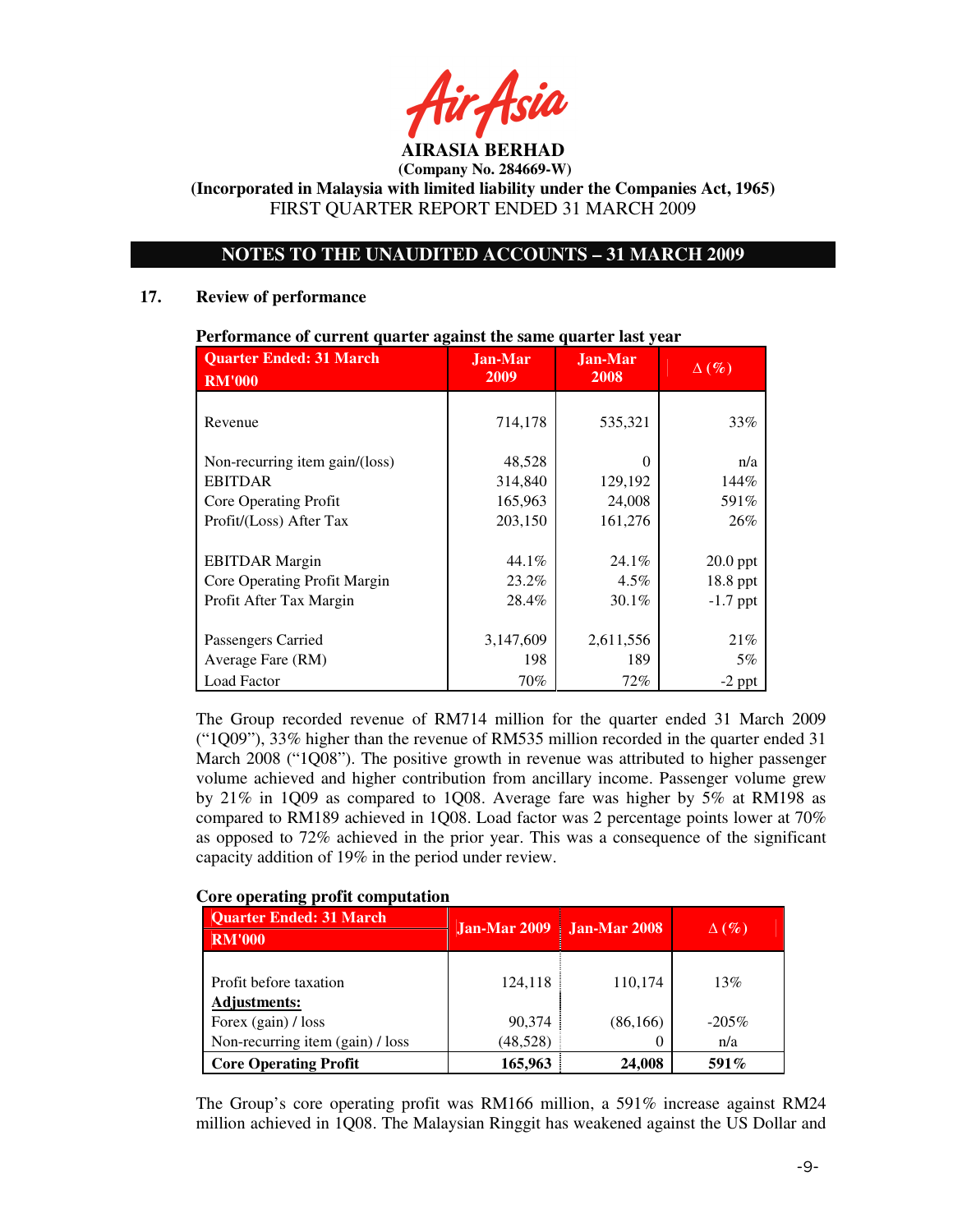

 **(Company No. 284669-W)** 

**(Incorporated in Malaysia with limited liability under the Companies Act, 1965)**  FIRST QUARTER REPORT ENDED 31 MARCH 2009

# **NOTES TO THE UNAUDITED ACCOUNTS – 31 MARCH 2009**

this has resulted in a translation loss during the quarter. The non-recurring item relates to a gain on disposal of assets during the quarter under review.

Thai AirAsia has performed exceptionally well with a net profit of THB298 million (RM30.5 million) and net profit margin of 12.4%. Thai AirAsia continues to outperform the competitors with its attractive fares, impressive safety track record, high quality service, brand new aircraft and world class punctuality. Even in the shadow of the challenging domestic political landscape, Thai AirAsia carried 4% more passengers to 1.19 million with 5% higher average of THB1,833 as compared to the same period last year.

The Indonesian operation produced a small loss of IDR37 billion (RM11.5 million). Currently, the Indonesian operation is operating with eight Airbus A320 aircraft and this has helped to structurally improve the operational cost, dispatch reliability and service. We have launched services to Singapore from several points in Indonesia (Jakarta, Bandung, Yogyakarta and Bali) and these routes have enjoyed strong passenger traffic support with higher yields.

#### **18. Jointly Controlled Entity and Associate Company**

FRS 128 states that interest in an associate is defined as "the carrying amount of the investment in the associate under the equity method together with any long-term interests that, in substance, form part of the investor's net investment in the associate". On this basis, the share of losses of the investment in associate was equity accounted for by the Group and limited to the Group's investment in the ordinary share capital of the associate.

|                                       | Unrecognised share of operating | Unrecognised share of operating     |
|---------------------------------------|---------------------------------|-------------------------------------|
| profit / (loss) for the Quarter ended |                                 | profit / (loss) as of 31 March 2009 |
|                                       | 31 March 2009                   |                                     |
|                                       | RM'Million                      | RM'Million                          |
| Thai AirAsia                          | 14.9                            | (164.9)                             |
| Indonesia AirAsia                     | (5.6)                           | (191.5)                             |

### **19. Variation of results against preceding quarter**

The Group achieved a profit after taxation of RM203 million for the quarter under review. This is substantially better than the RM177 million loss after taxation achieved to that of the immediately preceding quarter ended 31 December 2008.

# **20. Commentary on prospects**

The Group's strategy to continuously conduct aggressive promotions and enhance customer service has been successful to drive strong traffic growth. The Group continues to expand market share as more and more people switch from full service carriers and fly with AirAsia. Furthermore, the new routes launched in the first quarter have performed well and have already attained profitability despite being in early developmental stage.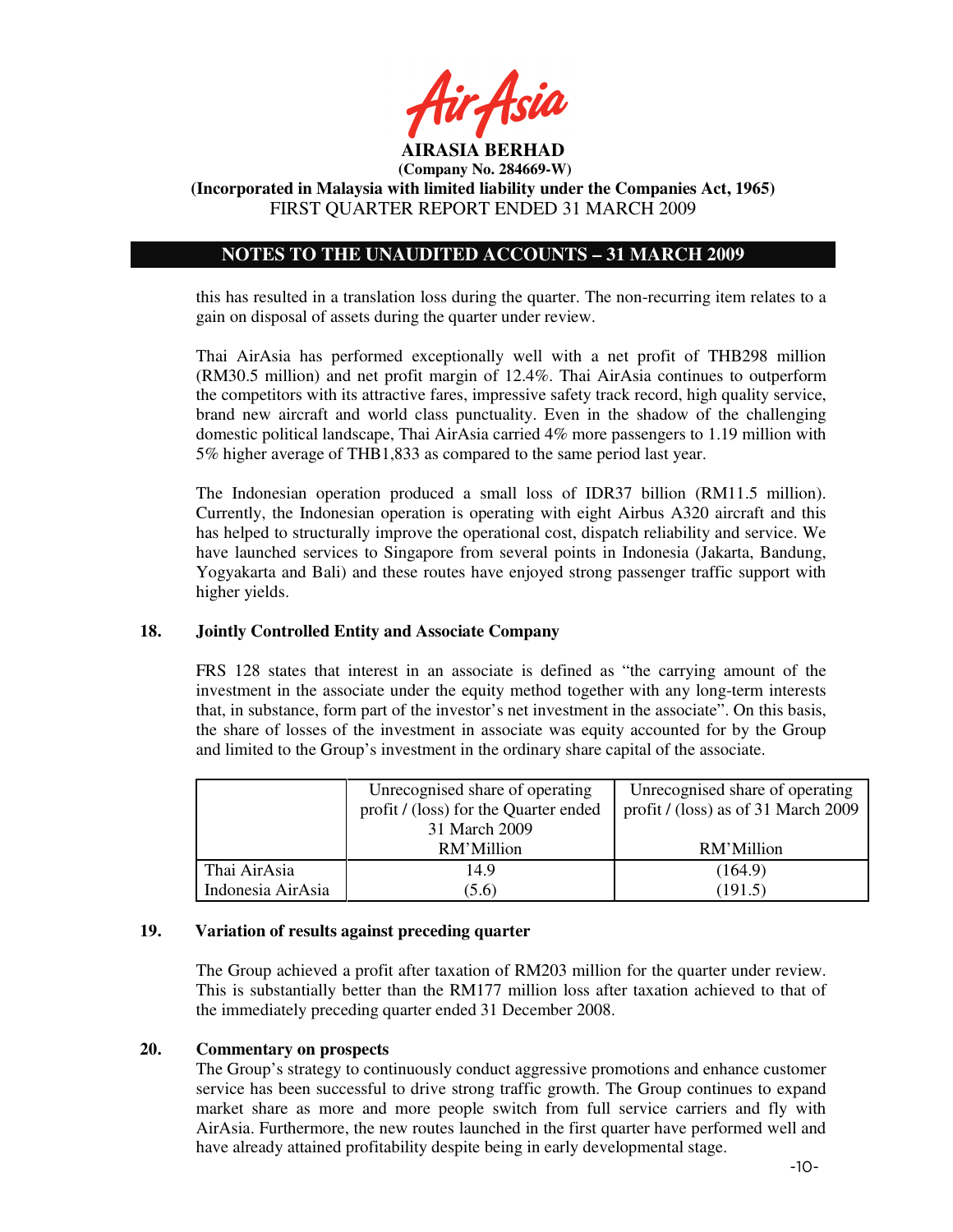

 **(Company No. 284669-W)** 

**(Incorporated in Malaysia with limited liability under the Companies Act, 1965)**  FIRST QUARTER REPORT ENDED 31 MARCH 2009

# **NOTES TO THE UNAUDITED ACCOUNTS – 31 MARCH 2009**

The underlying passenger demand for the second quarter remains positive. Passenger traffic growth remains robust and the ancillary income is also growing strongly. The Group is purchasing fuel on the spot market and enjoys the current low fuel price. All other cost items are expected to reduce stemming from efficiency gains and benefits of economies of scale. The Malaysian Ringgit has been strengthening against the USD since 31 March 2009 and should this trend continues, it will have a positive impact on the Company.

Barring any unforeseen circumstances, the Directors remain optimistic with the prospects of the Group in the second quarter 2009.

# **21. Profit forecast**

The disclosure requirements for explanatory notes for the variance of actual profit after tax and minority interest and forecast profit after tax and minority interest are not applicable for the current quarter and financial year-to-date.

|                                   | <b>Group and Company</b> |                |                |                  |
|-----------------------------------|--------------------------|----------------|----------------|------------------|
| All figures in RM'000             | <b>Quarter</b>           | <b>Quarter</b> | <b>Current</b> | <b>Preceding</b> |
|                                   | <b>Ended</b>             | <b>Ended</b>   | Year           | Year             |
|                                   | 31/03/09                 | 31/03/08       | <b>Ended</b>   | <b>Ended</b>     |
|                                   |                          |                | 31/03/09       | 31/03/08         |
| <b>Finance Costs</b>              |                          |                |                |                  |
| Interest costs                    |                          |                |                |                  |
| - Bank borrowings                 | (98, 117)                | (48,076)       | (98, 117)      | (48,076)         |
| - Hire-purchase payables          | (3)                      | (3)            | (3)            | (3)              |
| Bank facilities and other charges | (762)                    | (1, 476)       | (762)          | (1,476)          |
| Net foreign exchange loss         | (90, 374)                | $\theta$       | (90, 374)      |                  |
|                                   | (189, 256)               | (49, 555)      | (189, 256)     | (49, 555)        |
| <b>Finance Income</b>             |                          |                |                |                  |
| Interest on deposits              | 790                      | 4,990          | 790            | 4,990            |
| Net foreign exchange gain         | $\Omega$                 | 86,166         | 0              | 86,166           |
|                                   | 790                      | 91,156         | 790            | 91,156           |
| <b>Net Finance Cost</b>           | (188, 466)               | 41,601         | (188, 466)     | 41,601           |

# **22. Finance (Cost)/Income**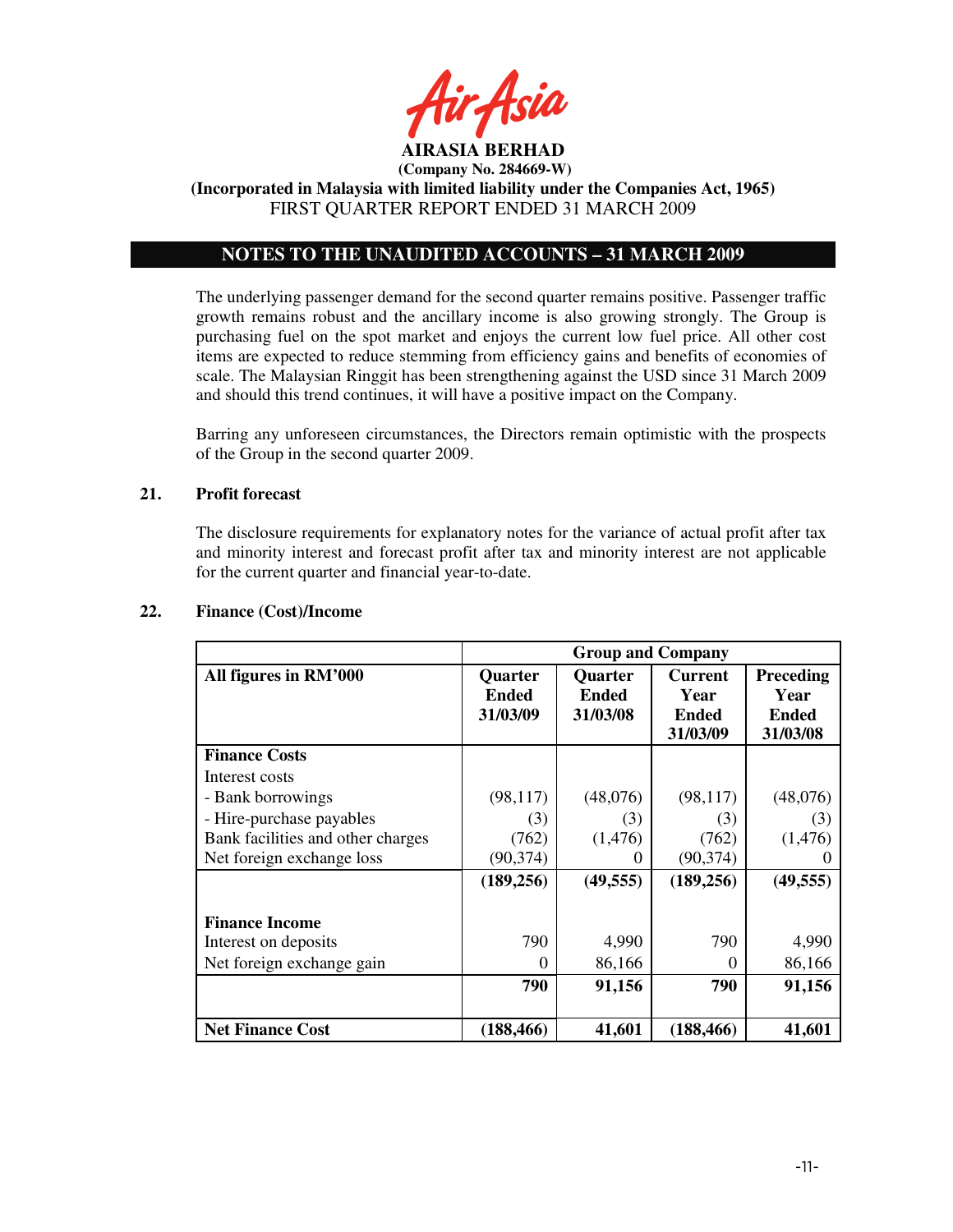# **NOTES TO THE UNAUDITED ACCOUNTS – 31 MARCH 2009**

#### **23. Income tax expense**

|              | <b>INDIVIDUAL QUARTER</b> |                     | <b>CUMULATIVE YEAR</b> |                       |  |
|--------------|---------------------------|---------------------|------------------------|-----------------------|--|
|              | <b>Current Year</b>       | <b>Preceding</b>    | <b>Current Year</b>    | <b>Preceding Year</b> |  |
|              | Quarter                   | <b>Year Quarter</b> | <b>Ended</b>           | <b>Ended</b>          |  |
|              | <b>Ended</b>              | <b>Ended</b>        |                        |                       |  |
|              | 31/03/09                  | 31/03/08            | 31/03/09               | 31/03/08              |  |
|              | <b>RM'000</b>             | <b>RM'000</b>       | <b>RM'000</b>          | <b>RM'000</b>         |  |
| Group        |                           |                     |                        |                       |  |
| Current tax  | 180                       | 443                 | 180                    | 443                   |  |
| Deferred tax | (79, 212)                 | (51, 546)           | (79, 212)              | (51, 546)             |  |
|              | (79, 302)                 | (51, 103)           | 79,302)                | (51, 103)             |  |

The current taxation charge is in respect of interest income, which is assessed separately.

# **24. Unquoted investments and properties**

There was no sale of unquoted investments or properties for the quarter under review and financial period to date.

# **25. Quoted investments**

There was no purchase or disposal of quoted securities for the quarter under review and financial period to date.

# **26. Status of corporate proposals announced**

*Letter of Intent Between Vietnam Shipbuilding Industry Group ("Vinashin") and AirAsia* 

The Company on  $30<sup>th</sup>$  August 2007 has signed a Letter of Intent ("LOI") with Vinashin as a preliminary step towards exploring, assisting and creating a business cooperation between both parties regarding the establishing of a low cost airline based on the AirAsia business model in Vietnam. The Company will provide updates whenever any material change in status arises.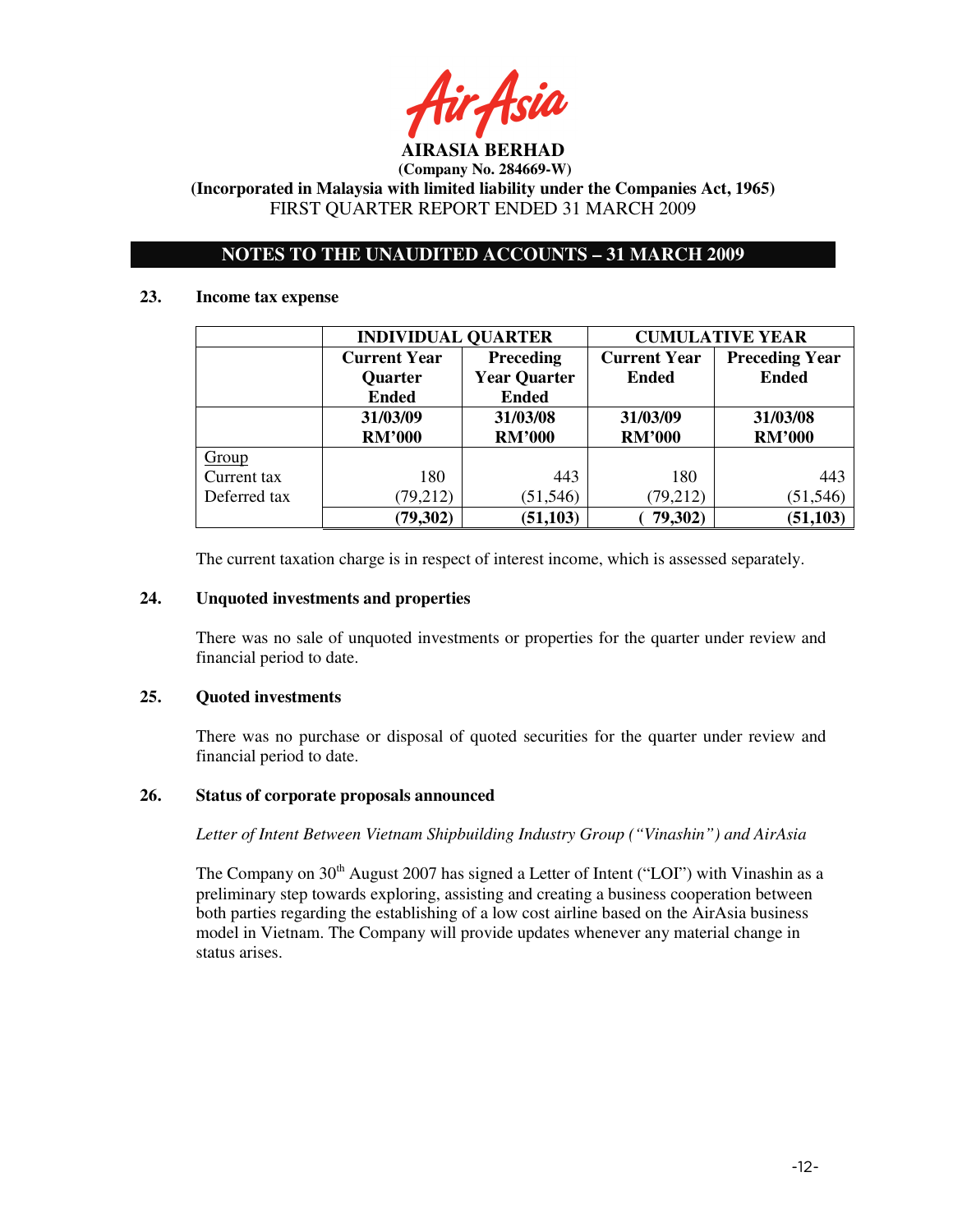

# **NOTES TO THE UNAUDITED ACCOUNTS – 31 MARCH 2009**

### **27. Borrowings and debt securities**

|                   | <b>At 31 March 2009</b><br><b>RM'000</b> | At 31 December 2008<br><b>RM'000</b> |
|-------------------|------------------------------------------|--------------------------------------|
| <b>Current</b>    |                                          |                                      |
| Secured           | 526,503                                  | 543,985                              |
|                   |                                          |                                      |
| Non-current       |                                          |                                      |
| Secured           | 6,408,012                                | 6,146,708                            |
|                   |                                          |                                      |
| <b>Total Debt</b> | 6,934,515                                | ,693<br>6,690                        |

The borrowings are mainly in the form of term loans which are for the purchase of new aircraft A320-200.

The maturity period of non-current borrowing is 14 years and below. The entire borrowings are denominated in US Dollar and Euro. The Company has substantially hedged its foreign exchange exposure through foreign exchange contracts as explained in Note 28 (i).

The Company's aircraft financing facilities are principally secured by the following types of security:

- (a) Assignment of rights under contract with Airbus over each aircraft
- (b) Assignment of insurance and reinsurances of each aircraft
- (c) Assignment of airframe and engine warranties of each aircraft
- (d) Mortgage of the aircraft
- (e) Deregistration Power of Attorney

### **28. Off balance sheet financial instruments**

 The fair value of derivative financial instruments is the present value of their future cash flows and is derived from the valuations, calculated by the Group's bankers.

 (i) Forward Foreign Exchange Contracts The Group has hedged 61% of its dollar liabilities pertaining to its aircraft, engine and simulator loans into Ringgit by using long dated foreign exchange.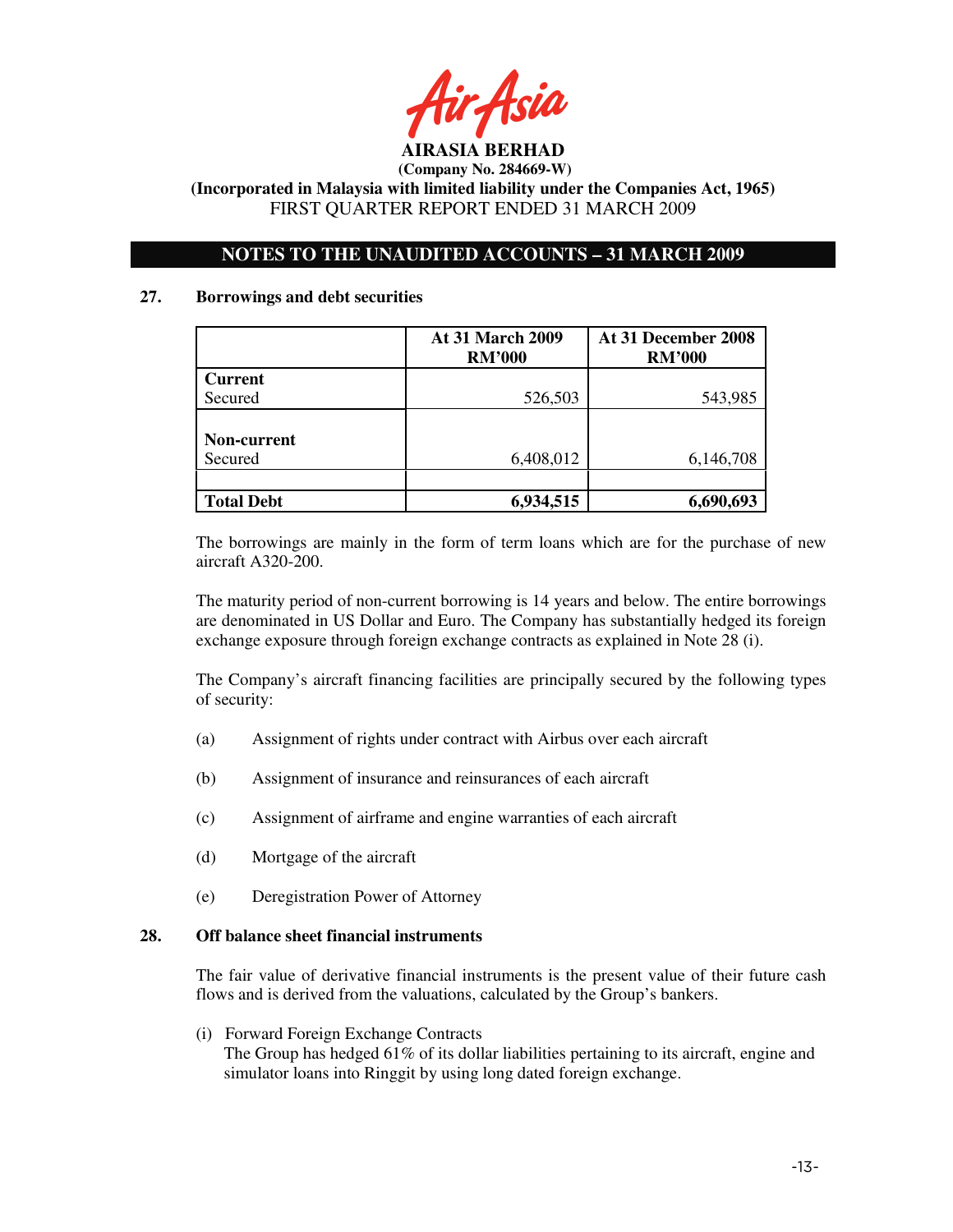**AIRASIA BERHAD** 

 **(Company No. 284669-W)** 

**(Incorporated in Malaysia with limited liability under the Companies Act, 1965)**  FIRST QUARTER REPORT ENDED 31 MARCH 2009

# **NOTES TO THE UNAUDITED ACCOUNTS – 31 MARCH 2009**

(ii) Interest Rate Swaps

The Group entered into interest rate swaps (some of which are capped) to hedge against fluctuations in the US-LIBOR on its existing and future aircraft financing for deliveries between Year 2005 and 2009. The effect of this transaction enables the Group to pay fixed interest rate of between 3.25% (MYR), between 4.55% and 5.20% (USD) over a period of 12 to 14 years.

# (iii) Fuel Hedge

As at 31 March 2009, the Group has a net sell Put position of 2.2 million barrels at prices of USD 35/barrel and USD 42/barrel for the period up to June 2010. These net sell positions will expire progressively up to June 2010. As at end of today (28 May 2009), the net sell position is 1.6 million barrels.

# **29 Material litigation**

As at 28 May 2009, there was no material litigation against the Group.

# **30. Proposed dividend**

The Directors do not recommend any dividend for the quarter ended 31 May 2009.